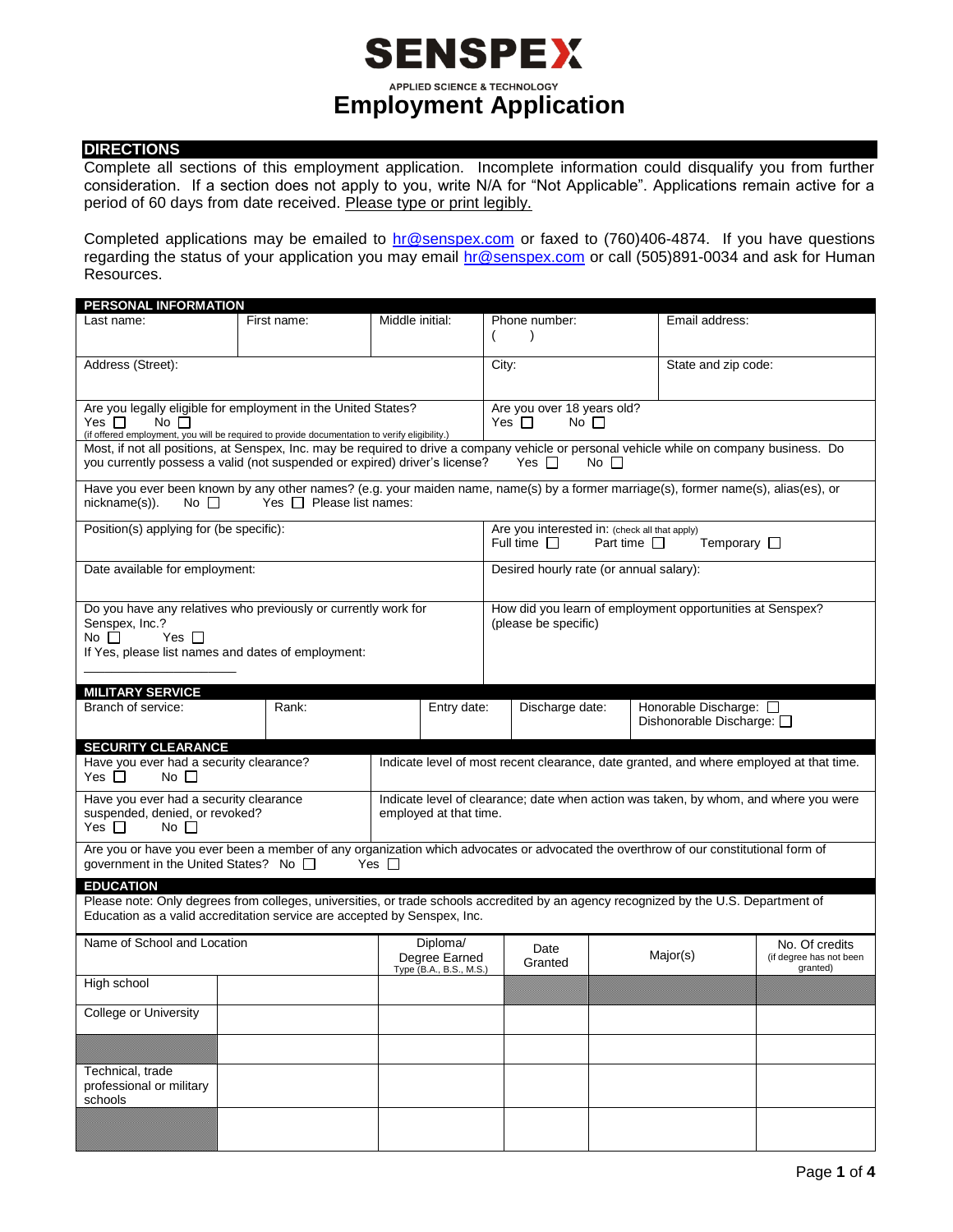|                                                                 |                                                  |                                         | <b>SENSPEX</b>                                                                                                                                                                                                                                                                                                                                                                                                                                                                                                                                                                             |         |                                                                                       |                                               |                                                                                                             |                                               |  |  |
|-----------------------------------------------------------------|--------------------------------------------------|-----------------------------------------|--------------------------------------------------------------------------------------------------------------------------------------------------------------------------------------------------------------------------------------------------------------------------------------------------------------------------------------------------------------------------------------------------------------------------------------------------------------------------------------------------------------------------------------------------------------------------------------------|---------|---------------------------------------------------------------------------------------|-----------------------------------------------|-------------------------------------------------------------------------------------------------------------|-----------------------------------------------|--|--|
|                                                                 |                                                  |                                         | <b>APPLIED SCIENCE &amp; TECHNOLOGY</b><br><b>Employment Application</b>                                                                                                                                                                                                                                                                                                                                                                                                                                                                                                                   |         |                                                                                       |                                               |                                                                                                             |                                               |  |  |
| <b>EDUCATION CONTINUED</b>                                      |                                                  |                                         |                                                                                                                                                                                                                                                                                                                                                                                                                                                                                                                                                                                            |         |                                                                                       |                                               |                                                                                                             |                                               |  |  |
| the job areas in which you are interested.                      |                                                  |                                         | List by descriptive title (not course number) any courses that you have taken and any equipment that you can operate that are applicable to                                                                                                                                                                                                                                                                                                                                                                                                                                                |         |                                                                                       |                                               |                                                                                                             |                                               |  |  |
| Subject or Equipment                                            | Credits                                          | Grade                                   | Subject or Equipment                                                                                                                                                                                                                                                                                                                                                                                                                                                                                                                                                                       | Credits | Grade                                                                                 | Subject or Equipment                          | <b>Credits</b>                                                                                              | Grade                                         |  |  |
|                                                                 |                                                  |                                         |                                                                                                                                                                                                                                                                                                                                                                                                                                                                                                                                                                                            |         |                                                                                       |                                               |                                                                                                             |                                               |  |  |
|                                                                 |                                                  |                                         |                                                                                                                                                                                                                                                                                                                                                                                                                                                                                                                                                                                            |         |                                                                                       |                                               |                                                                                                             |                                               |  |  |
|                                                                 |                                                  |                                         | Please indicate any other education or training which you believe qualifies you for the position you are seeking:                                                                                                                                                                                                                                                                                                                                                                                                                                                                          |         |                                                                                       |                                               |                                                                                                             |                                               |  |  |
|                                                                 |                                                  |                                         |                                                                                                                                                                                                                                                                                                                                                                                                                                                                                                                                                                                            |         |                                                                                       |                                               |                                                                                                             |                                               |  |  |
| <b>LICENSES / CERTIFICATES</b>                                  |                                                  |                                         |                                                                                                                                                                                                                                                                                                                                                                                                                                                                                                                                                                                            |         |                                                                                       |                                               |                                                                                                             |                                               |  |  |
|                                                                 |                                                  |                                         | You need not disclose membership in professional organizations that may reveal information regarding race, color, creed, sex, religion,<br>national origin, ancestry, age, disability, marital status, veteran status or any other protected status.                                                                                                                                                                                                                                                                                                                                       |         |                                                                                       |                                               |                                                                                                             |                                               |  |  |
|                                                                 | Type of License(s) Held<br>Agency / Organization |                                         |                                                                                                                                                                                                                                                                                                                                                                                                                                                                                                                                                                                            |         |                                                                                       |                                               |                                                                                                             | Date Issued & Expiration Date (if applicable) |  |  |
| Type of License(s) Held                                         |                                                  |                                         | Agency / Organization                                                                                                                                                                                                                                                                                                                                                                                                                                                                                                                                                                      |         |                                                                                       |                                               | Date Issued & Expiration Date (if applicable)                                                               |                                               |  |  |
| Type of License(s) Held                                         |                                                  |                                         | Agency / Organization                                                                                                                                                                                                                                                                                                                                                                                                                                                                                                                                                                      |         |                                                                                       | Date Issued & Expiration Date (if applicable) |                                                                                                             |                                               |  |  |
| <b>EMPLOYMENT HISTORY</b>                                       |                                                  |                                         |                                                                                                                                                                                                                                                                                                                                                                                                                                                                                                                                                                                            |         |                                                                                       |                                               |                                                                                                             |                                               |  |  |
|                                                                 |                                                  |                                         | Account for your time during at least the past seven (7) years, whether employed, hospitalized, traveling, etc. If employed in your own<br>business, give firm name and complete address of a business reference who can verify your activities during the period. If unemployed during<br>any part of the seven (7) year period, list name and complete address of one person, not a relative, who can verify the unemployment period.<br>Optional: If professional history extends beyond seven (7) years, and is relevant to the position you are applying for, please include details. |         |                                                                                       |                                               |                                                                                                             |                                               |  |  |
| Employer / Business Name (Present or last position)             |                                                  |                                         |                                                                                                                                                                                                                                                                                                                                                                                                                                                                                                                                                                                            |         | From (mo/yr)                                                                          | To $(mo/yr)$                                  | <b>Final Salary</b>                                                                                         |                                               |  |  |
| Employer Address (Number, Street, City, State, and Zip Code)    |                                                  |                                         |                                                                                                                                                                                                                                                                                                                                                                                                                                                                                                                                                                                            |         | <b>Position Status:</b><br>Full time $\Box$<br>Part time $\Box$                       |                                               |                                                                                                             |                                               |  |  |
| <b>Position Title</b>                                           |                                                  |                                         |                                                                                                                                                                                                                                                                                                                                                                                                                                                                                                                                                                                            |         | May we contact this employer to verify employment history?<br>Yes $\Box$<br>No $\Box$ |                                               |                                                                                                             |                                               |  |  |
| Job duties (Include specific skills to perform duties outlined) |                                                  |                                         |                                                                                                                                                                                                                                                                                                                                                                                                                                                                                                                                                                                            |         |                                                                                       |                                               |                                                                                                             |                                               |  |  |
| Reason for leaving or wanting to leave:                         |                                                  |                                         |                                                                                                                                                                                                                                                                                                                                                                                                                                                                                                                                                                                            |         | Supervisor's name                                                                     |                                               | Phone number                                                                                                |                                               |  |  |
| Quit after being told you would be terminated (fired) $\Box$    |                                                  |                                         | Under what circumstances did your employment end with this employer?                                                                                                                                                                                                                                                                                                                                                                                                                                                                                                                       |         | Resigned $\square$                                                                    |                                               | Terminated (fired) $\Box$<br>Left by mutual agreement following charges or allegations of misconduct $\Box$ |                                               |  |  |
| Employer / Business Name (Present or last position)             |                                                  |                                         | Left by mutual agreement following notice of unsatisfactory performance $\Box$                                                                                                                                                                                                                                                                                                                                                                                                                                                                                                             |         | From (mo/yr)                                                                          | Reduction in force/Layoff □<br>To (mo/yr)     | <b>Final Salary</b>                                                                                         |                                               |  |  |
|                                                                 |                                                  |                                         |                                                                                                                                                                                                                                                                                                                                                                                                                                                                                                                                                                                            |         |                                                                                       |                                               |                                                                                                             |                                               |  |  |
| Employer Address (Number, Street, City, State, and Zip Code)    |                                                  |                                         |                                                                                                                                                                                                                                                                                                                                                                                                                                                                                                                                                                                            |         |                                                                                       |                                               | Position Status:<br>Full time $\Box$                                                                        | Part time $\Box$                              |  |  |
| <b>Position Title</b>                                           |                                                  |                                         |                                                                                                                                                                                                                                                                                                                                                                                                                                                                                                                                                                                            |         | May we contact this employer to verify employment history?<br>Yes $\Box$<br>No $\Box$ |                                               |                                                                                                             |                                               |  |  |
| Job duties (Include specific skills to perform duties outlined) |                                                  |                                         |                                                                                                                                                                                                                                                                                                                                                                                                                                                                                                                                                                                            |         |                                                                                       |                                               |                                                                                                             |                                               |  |  |
|                                                                 |                                                  | Reason for leaving or wanting to leave: |                                                                                                                                                                                                                                                                                                                                                                                                                                                                                                                                                                                            |         | Supervisor's name                                                                     |                                               | Phone number                                                                                                |                                               |  |  |
|                                                                 |                                                  |                                         |                                                                                                                                                                                                                                                                                                                                                                                                                                                                                                                                                                                            |         |                                                                                       |                                               |                                                                                                             |                                               |  |  |
|                                                                 |                                                  |                                         | Under what circumstances did your employment end with this employer?                                                                                                                                                                                                                                                                                                                                                                                                                                                                                                                       |         | Resigned $\square$                                                                    |                                               | Terminated (fired) $\Box$                                                                                   |                                               |  |  |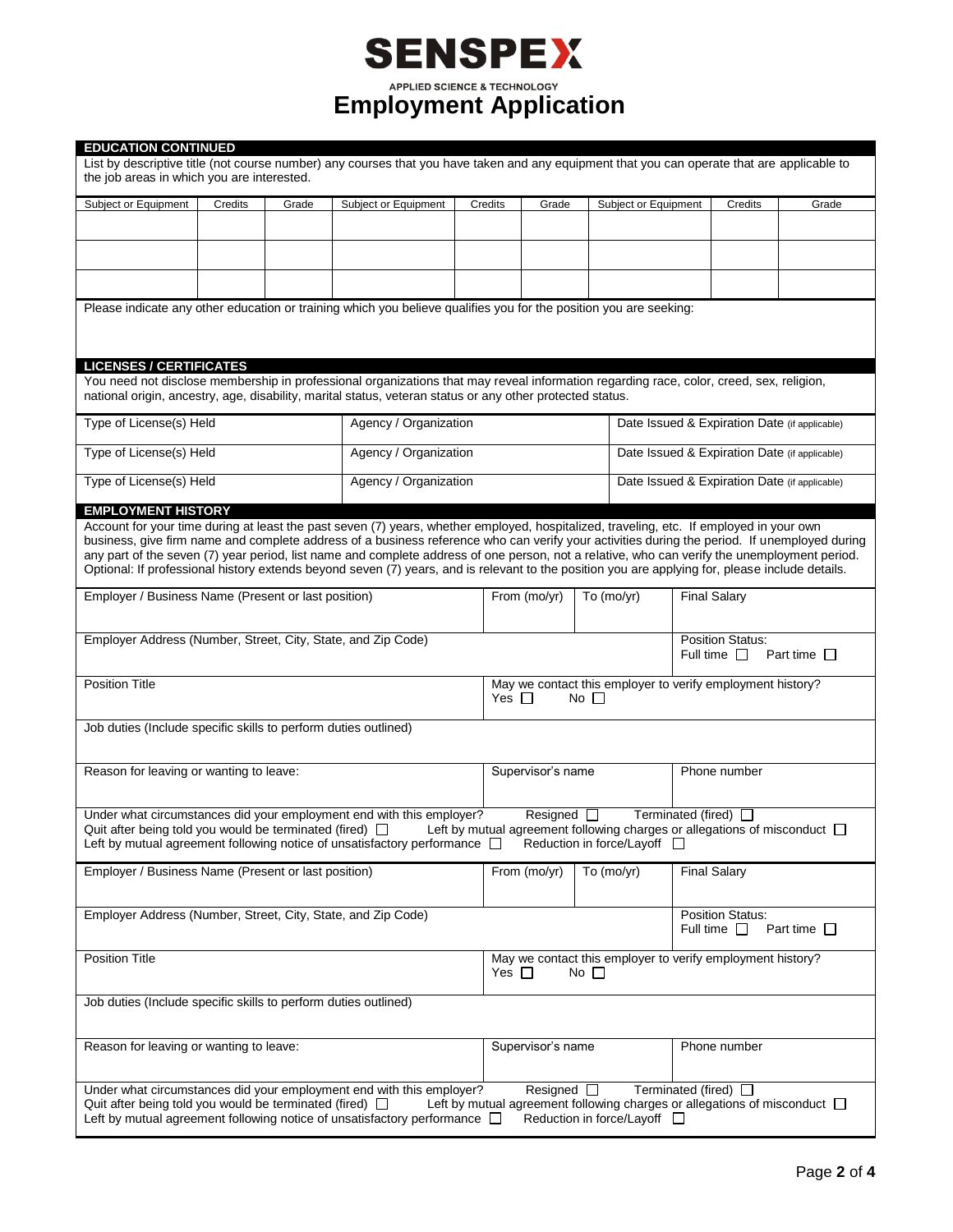# **SENSPEX**

**Employment Application** 

|                                                                                                                                             | <b>EMPLOYMENT HISTORY CONTINUED</b>                 |                                                                                                                           |                   |                    |                             |                                                                                |
|---------------------------------------------------------------------------------------------------------------------------------------------|-----------------------------------------------------|---------------------------------------------------------------------------------------------------------------------------|-------------------|--------------------|-----------------------------|--------------------------------------------------------------------------------|
|                                                                                                                                             | Employer / Business Name (Present or last position) |                                                                                                                           |                   | From (mo/yr)       | To $(mo/yr)$                | <b>Final Salary</b>                                                            |
|                                                                                                                                             |                                                     |                                                                                                                           |                   |                    |                             |                                                                                |
|                                                                                                                                             |                                                     |                                                                                                                           |                   |                    |                             |                                                                                |
| Employer Address (Number, Street, City, State, and Zip Code)                                                                                |                                                     |                                                                                                                           |                   |                    |                             | <b>Position Status:</b><br>Full time $\Box$<br>Part time $\Box$                |
|                                                                                                                                             |                                                     |                                                                                                                           |                   |                    |                             |                                                                                |
| <b>Position Title</b>                                                                                                                       |                                                     |                                                                                                                           |                   |                    |                             | May we contact this employer to verify employment history?                     |
|                                                                                                                                             |                                                     |                                                                                                                           | Yes $\Box$        |                    | No $\Box$                   |                                                                                |
|                                                                                                                                             |                                                     |                                                                                                                           |                   |                    |                             |                                                                                |
|                                                                                                                                             |                                                     | Job duties (Include specific skills to perform duties outlined)                                                           |                   |                    |                             |                                                                                |
|                                                                                                                                             |                                                     |                                                                                                                           |                   |                    |                             |                                                                                |
|                                                                                                                                             | Reason for leaving or wanting to leave:             |                                                                                                                           |                   |                    |                             | Phone number                                                                   |
|                                                                                                                                             |                                                     |                                                                                                                           | Supervisor's name |                    |                             |                                                                                |
|                                                                                                                                             |                                                     |                                                                                                                           |                   |                    |                             |                                                                                |
|                                                                                                                                             |                                                     | Under what circumstances did your employment end with this employer?                                                      |                   | Resigned $\Box$    |                             | Terminated (fired) $\Box$                                                      |
|                                                                                                                                             |                                                     | Quit after being told you would be terminated (fired) $\Box$                                                              |                   |                    |                             | Left by mutual agreement following charges or allegations of misconduct $\Box$ |
|                                                                                                                                             |                                                     | Left by mutual agreement following notice of unsatisfactory performance $\Box$                                            |                   |                    | Reduction in force/Layoff □ |                                                                                |
|                                                                                                                                             |                                                     | Employer / Business Name (Present or last position)                                                                       | From (mo/yr)      |                    | To (mo/yr)                  | <b>Final Salary</b>                                                            |
|                                                                                                                                             |                                                     |                                                                                                                           |                   |                    |                             |                                                                                |
|                                                                                                                                             |                                                     |                                                                                                                           |                   |                    |                             |                                                                                |
|                                                                                                                                             |                                                     | Employer Address (Number, Street, City, State, and Zip Code)                                                              |                   |                    |                             | <b>Position Status:</b>                                                        |
|                                                                                                                                             |                                                     |                                                                                                                           |                   |                    |                             | Full time $\Box$<br>Part time $\Box$                                           |
| <b>Position Title</b>                                                                                                                       |                                                     |                                                                                                                           |                   |                    |                             | May we contact this employer to verify employment history?                     |
|                                                                                                                                             |                                                     |                                                                                                                           | Yes $\Box$        |                    | No $\Box$                   |                                                                                |
|                                                                                                                                             |                                                     |                                                                                                                           |                   |                    |                             |                                                                                |
|                                                                                                                                             |                                                     | Job duties (Include specific skills to perform duties outlined)                                                           |                   |                    |                             |                                                                                |
|                                                                                                                                             |                                                     |                                                                                                                           |                   |                    |                             |                                                                                |
|                                                                                                                                             |                                                     |                                                                                                                           |                   |                    |                             |                                                                                |
|                                                                                                                                             | Reason for leaving or wanting to leave:             |                                                                                                                           | Supervisor's name |                    |                             | Phone number                                                                   |
|                                                                                                                                             |                                                     |                                                                                                                           |                   |                    |                             |                                                                                |
|                                                                                                                                             |                                                     | Under what circumstances did your employment end with this employer?                                                      |                   | Resigned $\square$ |                             | Terminated (fired) $\Box$                                                      |
|                                                                                                                                             |                                                     | Quit after being told you would be terminated (fired) $\Box$                                                              |                   |                    |                             | Left by mutual agreement following charges or allegations of misconduct $\Box$ |
|                                                                                                                                             |                                                     | Left by mutual agreement following notice of unsatisfactory performance [                                                 |                   |                    | Reduction in force/Layoff □ |                                                                                |
|                                                                                                                                             |                                                     | LIST ADDITIONAL EMPLOYMENT (to make this record cover at least seven (7) years (continue on a separate page if necessary) |                   |                    |                             |                                                                                |
| From (mo/yr)                                                                                                                                | To $(mo/yr)$                                        | Company                                                                                                                   | Address           |                    |                             | Job title and major duties                                                     |
|                                                                                                                                             |                                                     |                                                                                                                           |                   |                    |                             |                                                                                |
|                                                                                                                                             |                                                     |                                                                                                                           |                   |                    |                             |                                                                                |
| From (mo/yr)                                                                                                                                | To $(mo/yr)$                                        | Company                                                                                                                   |                   | Address            |                             | Job title and major duties                                                     |
|                                                                                                                                             |                                                     |                                                                                                                           |                   |                    |                             |                                                                                |
|                                                                                                                                             | To $(mo/yr)$                                        |                                                                                                                           |                   |                    |                             | Job title and major duties                                                     |
| From (mo/yr)                                                                                                                                |                                                     | Company                                                                                                                   | Address           |                    |                             |                                                                                |
|                                                                                                                                             |                                                     |                                                                                                                           |                   |                    |                             |                                                                                |
| From (mo/yr)                                                                                                                                | To $(mo/yr)$                                        | Company                                                                                                                   |                   | Address            |                             | Job title and major duties                                                     |
|                                                                                                                                             |                                                     |                                                                                                                           |                   |                    |                             |                                                                                |
|                                                                                                                                             |                                                     |                                                                                                                           |                   |                    |                             |                                                                                |
| From (mo/yr)                                                                                                                                | To (mo/yr)                                          | Company                                                                                                                   | Address           |                    |                             | Job title and major duties                                                     |
|                                                                                                                                             |                                                     |                                                                                                                           |                   |                    |                             |                                                                                |
| PROFESSIONAL REFERENCES                                                                                                                     |                                                     |                                                                                                                           |                   |                    |                             |                                                                                |
| List three (3) professional references that we may contact. Professional references may include, but are not limited to: former employer, a |                                                     |                                                                                                                           |                   |                    |                             |                                                                                |
| colleague, a client, a vendor, supervisor, professor, coach, and college advisors.                                                          |                                                     |                                                                                                                           |                   |                    |                             |                                                                                |
|                                                                                                                                             |                                                     |                                                                                                                           |                   |                    |                             |                                                                                |
| Name<br>Relationship to you / Company                                                                                                       |                                                     | Phone                                                                                                                     |                   |                    | Email                       |                                                                                |
|                                                                                                                                             |                                                     |                                                                                                                           |                   |                    |                             |                                                                                |
|                                                                                                                                             |                                                     | Phone                                                                                                                     |                   |                    |                             |                                                                                |
| Name                                                                                                                                        |                                                     | Relationship to you / Company                                                                                             |                   |                    |                             | Email                                                                          |
|                                                                                                                                             |                                                     |                                                                                                                           |                   |                    |                             |                                                                                |
| Name                                                                                                                                        |                                                     | Relationship to you / Company                                                                                             |                   | Phone              |                             | Email                                                                          |
|                                                                                                                                             |                                                     |                                                                                                                           |                   |                    |                             |                                                                                |
|                                                                                                                                             |                                                     |                                                                                                                           |                   |                    |                             |                                                                                |
|                                                                                                                                             |                                                     |                                                                                                                           |                   |                    |                             |                                                                                |